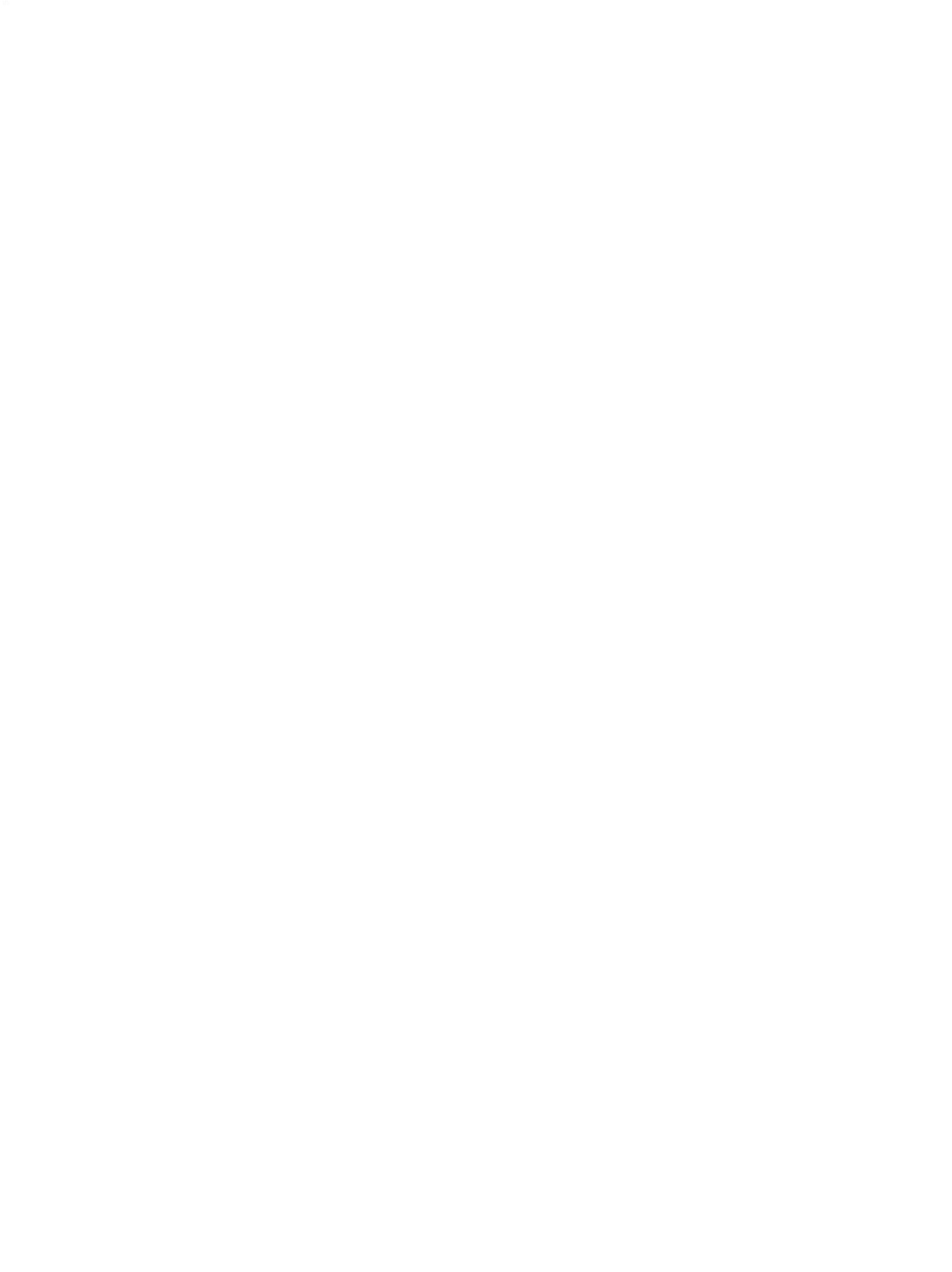# **Causal Factors for Gem and Jewelry Export**

by

**Saranda Phunthong<sup>1</sup> ,Wannaporn Saekhow<sup>2</sup>** B.B.A. in International Trade and Business Logistics, International College, King Mongkut's University of Technology North Bangkok, Bangkok, Thailand E-mail: sarandatpn@gmail.com<sup>1</sup>, ws.yokky@gmail.com<sup>2</sup>

and

**Philippe C. Marinier** International College, King Mongkut's University of Technology North Bangkok, Bangkok, Thailand E-mail: philippe.m@ic.kmutnb.ac.th

#### **Abstract**

The value of exporting gems and jewelry decreased impacted on the condition of exporting Thai gems and jewelry in the past year consisted of the world economic crisis especially in the US, Japanese, and Europe markets which made consumers had to save their moneys. There were both groups of people who did not buy anything and who bought inexpensive jewelry instead such as silver jewelry, imitation jewelry. This affected to entrepreneurs to be encountered with financial liquidity problem, adjusting of the price of gold, and the price of silver. According to the problem, this research would like to causal of factor for gems and jewelry export. This research has the object to investigate the causal factors affecting and mitigate and propose risk strategy of export for gems and jewelry and we used an exemplary case study is A.U.T Internationals Co., Ltd. and to find the problem of the decrease of company's export between 2013 - 2017 by using questionnaire and interview from 16 staffs. The researchers collected the results and analysis to find the cause of the problem of the decrease of company's export is caused by poor economic condition, liquid assets, competitive growth, high cost of production and poor export performance by Pareto Analysis and Cause and Effect Diagram for first object. And we find the risk of company's export and identified the hazard of company's export. And using Failure Mode and Effect Analysis or FMEA to find Risk Priority Number or RPN of all risk of company's export for risk level of export for gem and jewelry and find Supply Chain Risk Strategy for solution.

**Keywords:** Causal, Gems, Jewelry

### **1. Introduction**

The gems and jewelry industry of Thailand produces important products which drive and improve the economy to be an important center of trading gems and jewelry in the world. This industry contributes benefit to related industries such as mines industry, diamond cutting industry, design industry, setting industry, transportation, insurance and packing industry which cause employment and added value to the economy because every industry requires more employees and also need the capability of employee such as experience or expert. And it can also expand income to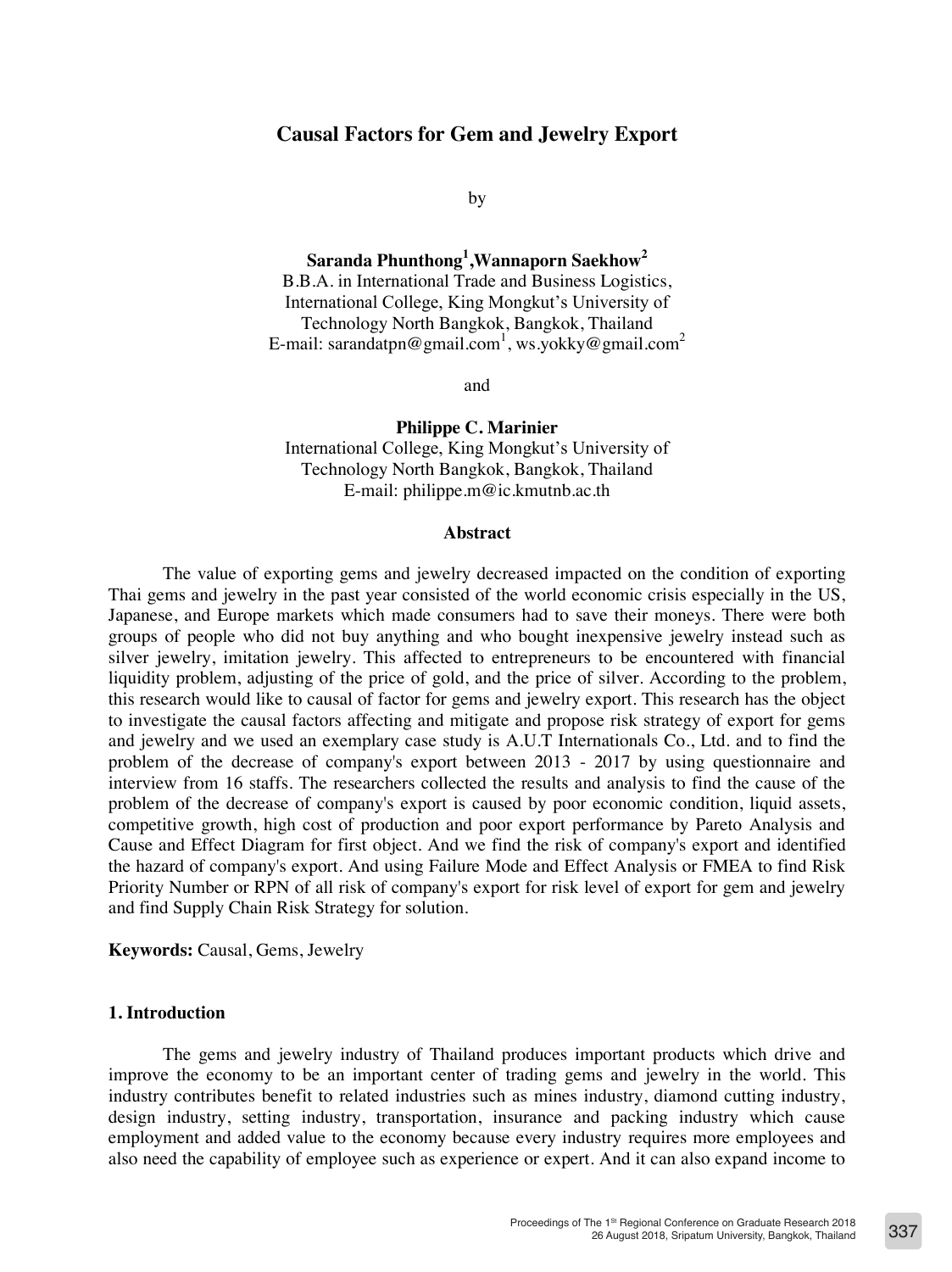related industries. Thailand has advantages over other countries because Thailand has raw material and expert employees. Gems and Jewelry industry can make more money for Thailand and the government support encourages gems and jewelry industry more than the in past such as exporting, production, marketing and etc. Also, private sectors arrange gems and jewelry fair and it makes the gems and jewelry industry expand rapidly.

Nowadays, the real cost of exporting gems and jewelry of Thailand is in the US dollar (exclude gold). In the first quarter of this year, it can expand more since the overall picture of the world economy gives a sign that it is going to be better which increases the consumption of luxurious products. Also, the price of raw materials is stable at the lower point at this time. When averaging Thai Baht appreciation, the prices of Thai instant products and Semi-finished products do not raise more. Along with the reputation of Thai products which are accepted in the world market, this gives more benefit to the demand of Thai gems and jewelry. Entrepreneurs have to observe the risk factors which can deteriorate the exportation to the rest of this year such as the trade war between the US and China, the stability of the political situation in the EURO zone such as Germany which might have new election or the risk of secluding Catalonia from Spain and the "Brexit" issue of the United Kingdom. Also, the debt condition in the economic system in China which is in a high level can impact badly on the confidence of consumers. Moreover, there is an issue of Thai baht fluctuation and the more intensity of the competition which entrepreneurs in foreign country might use many strategies to seize more market share in this year. Also, according to Import and Export Value of Gems and Jewelry report of The Gem and Jewelry Institute of Thailand (Public Organization), the value of exporting gems and jewelry decreased (9.92 percent) from the former value of 14,246.83 million dollars in 2016 to 12,832.96 million dollars according to the customs tariff, part 71 in 2017. It was the in the third place of importance of exporting products (5.42 percent of the overall exporting products). However, when deducting those export values from exporting unprocessed gold (45 percent), we found out that the real value of exporting gems and jewelry was 7,117.58 million dollars which rose up from the previous year by 2.15 percent. For importing gems and jewelry, it increased in value of 75.19 percent from 8,611.30 million dollars to 15,086.30 million dollars, however; when considering the balance trade of gems and jewelry, we found that Thailand had a trade deficit of 2,253.34 million dollars in 2017 as can be seen in the Figure 1 This resulted from importing more products in many categories especially gold which covered the most importing proportion with 73 percent and cut diamond, gold jewelry and cut stone follows.



**Figure 1** Import and Export Value of Gems and Jewelry between 2008 and 2017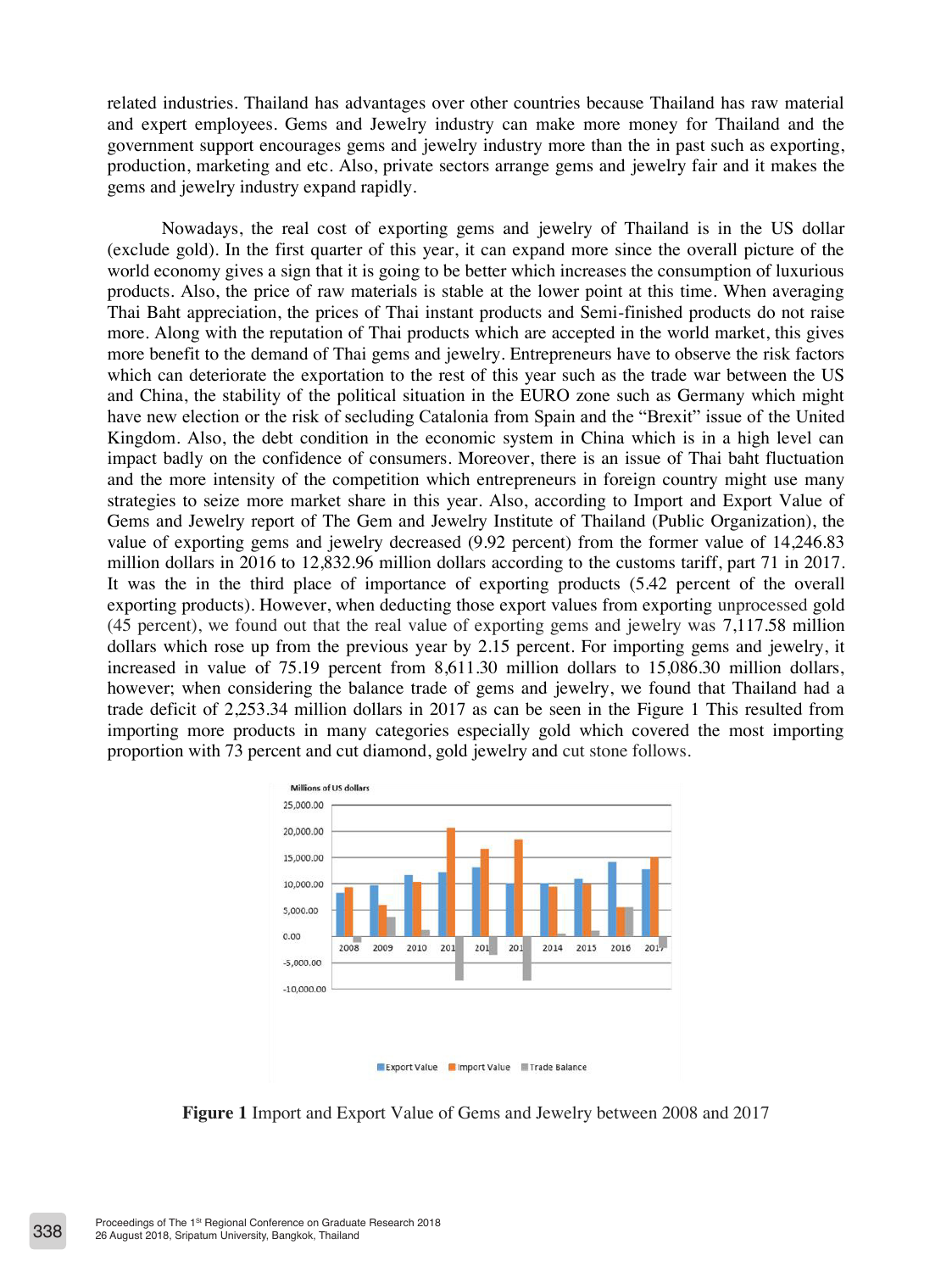For the factors which impacted on the condition of exporting Thai gems and jewelry in the past year consisted of the world economic crisis especially in the US, Japanese, and Europe markets which made consumers have to save their moneys. There were groups of people who did not buy anything and who bought inexpensive jewelry instead such as silver jewelry or, imitation jewelry. This affected to entrepreneurs to be encountered with financial liquidity problems, and adjusted of the price of gold, and the price of silver. In the first quarter of 2009, both gold and silver which are the main metals in manufacturing jewelry, adjusted the price to be higher consistently and fluctuated to even higher prices causing the higher cost of manufacturing gems and jewelry. The source of raw metals such as Burma and Madagascar had more obstacles in importing raw materials. In Burma's case, the US announced Tom Lantos Block Burmese Jade (Junta's Anti-Democratic Efforts) and prohibited importing products which consisted of Jade and Ruby from Burma to manufacture jewelry for exporting. This had the direct impact on Thai jewelry which was mainly manufactured by raw materials from Burma including the case that the president of Madagascar forbade exporting all raw Gemstones unless those Gemstones had already cut. Since 2009, it continuously effected on selling Gemstones as it was stagnant and Thai jewelry was also removed from GSP rights. In the present, the United States removed the privilege of tariff or GSP of genuine jewelry which is made of Thai gold resulting in exporting gold jewelry to the US in the past year faced with purchasing recession and restriction in trade measurement. However, that measurement did not affect only Thailand but it also affected the Thai's competitor countries such as China or India. They were all faced with Thai baht appreciation which was on the highest appreciation at that time. This impacted on value of exporting Thai gems and jewelry which were sold in term of the US dollars. When converting into Thai baht, it decreased and resulted in gems and jewelry industry and other related companies being adversely imported. The objectives of the study were to: 1) investigate the causal factors affecting export for gems and jewelry, 2) mitigate and propose risk strategy of export for gems and jewelry.

# **2. Literature Review**

### *2.1 Theory and Definition*

# Export

Thailand has been trading with foreign countries for a long time and international trade plays an important role in Thai economic system. In the present, exportations of Thailand are valued at many hundred billion baht. People who do business in exporting their product to foreign countries must have knowledge of exporting products, so researchers have collected information about exporting fundamentals. Gems and jewelry exporters import metals in order to manufacture jewelry. This material is expensive, so there is a way to make them tax-free. This is the source of a pattern of gems and jewelry exportation.

# Risk

 Risk is the potential that a chosen action or activity (including the choice of inaction) will lead to a loss (an undesirable outcome) (Wikipedia, 2011). The notion implies that a choice having an influence on the outcome exists (or existed). Potential losses themselves may also be called "risks". Almost any human endeavour carries some risk, but some are more risk than others.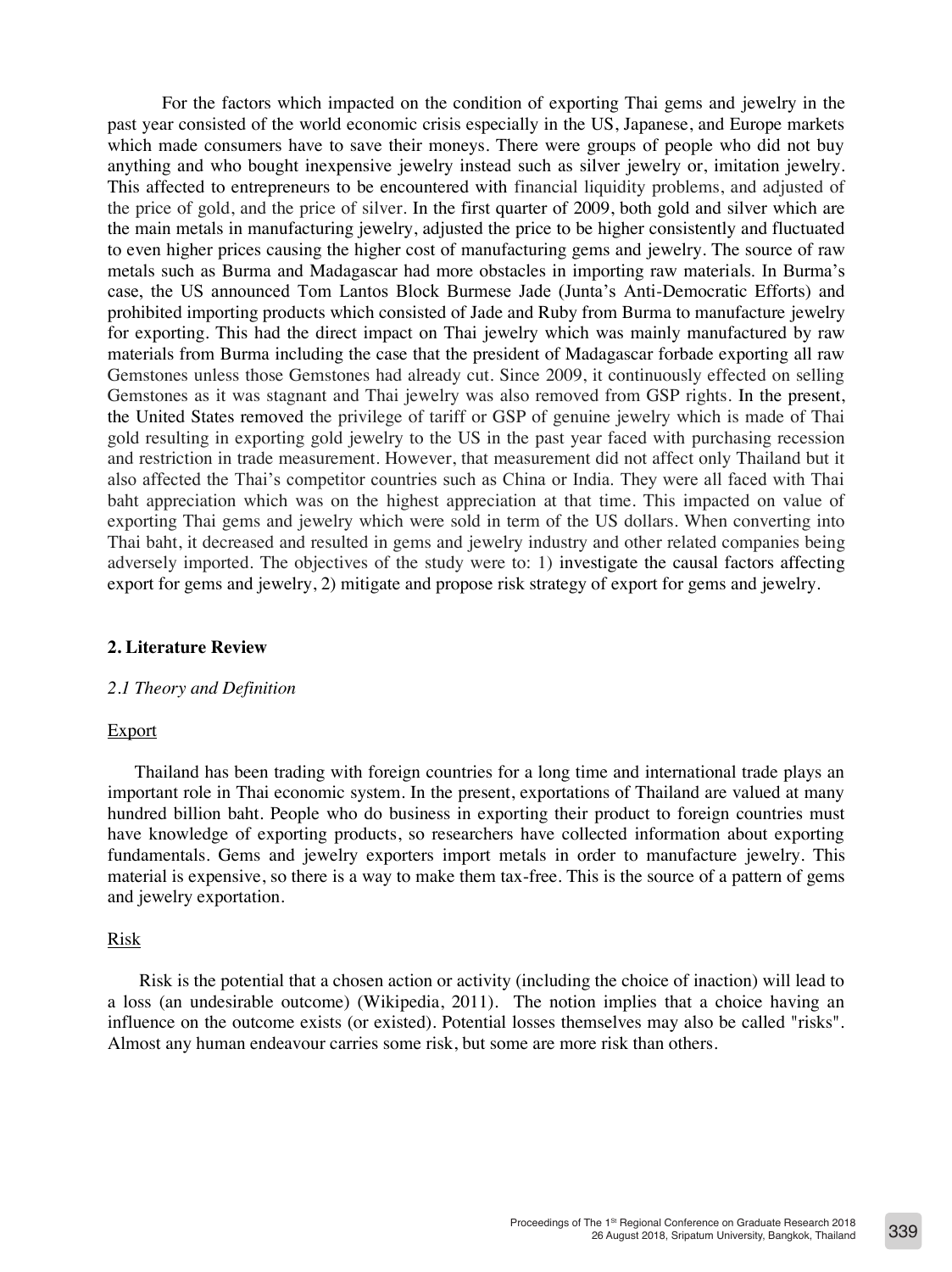# Operational Risk

An operational risk is, as the name suggests, a risk arising from execution of a company's business functions. It is a very broad concept which focuses on the risks arising from the people, systems and processes through which a company operates. It also includes other categories such as fraud risks, legal risks, physical or environmental risks while operational risk is the risk of loss resulting from inadequate or failed internal processes, people and systems, external events (Wikipedia, 2011).

- Financial Risk

Financial risk is an umbrella term for multiple types of risk associated with financing, including financial transactions that include company loans in risk of default. Risk is a term often used to imply downside risk, meaning the uncertainty of a return and the potential for financial loss (Wikipedia, 2011).

# Gems & Jewelry

Gems is an ore or a stone or organic substance occurring naturally or obtained from living things (pearl, coral, and amber) or a substance which is synthesized to have the same chemical, physical, or light composition as natural ore. Gems have three main characteristics which are beauty, hardness, and rareness. Moreover, most people wear jewel as their accessory in order to bring prosperity to their life. Also, jewels can be a bequest to children and the value of jewels is consistently increasing.

Jewelry is what humans design, create, and manufacture in order to decorate their bodies to be beautiful. It can be used by both men and women, such as ring, earring, bracelet, necklace, and etc. Jewelry in each county has different shape and style depending on their belief, taste, culture, tradition, weather, and politics in that area. (Information from Thai Encyclopaedia for juvenile, Volume 34, Chapter 4, the copyright belongs to His Majesty King Bhumibol Adulyadej).

Manufacturing jewelry shows a skill and delicacy of each country. Nowadays, technology of manufacturing jewelry has advanced so much. People search for metals and find a new method to manufacture jewelry of increasing quality. Also, they use computers to help them in designing and manufacturing jewelry. Thailand is one of the most important centers of manufacturing and exporting jewelry and makes income by this business. Apart from being an important manufacturer in the world, Thailand also has jewelry markets inside the country which is very popular as can be seen that there are gold jewelry shops in China town; old jewelry stores in Banmho, Bangrak, and Silom; retail shops in department stores and markets. The prices and styles are different in each place. Gems and jewel business is a popular industry and has exporting value which is important for Thai economy. It is also a source of employment.

Added value and enhancing creativity result in expanding of many related product and service businesses such as jewelry stores, goldsmiths, jewellers, machine businesses, and equipment used in packaging productions, teaching and training Institutes, gems and jewelry inspection businesses, design and fashion businesses, and importer / exporter of jewel products & jewelry. Thailand is accepted internationally as the most important center of cutting gemstones. Thailand is also a net exporter of gems and jewelry. Also, jewelry which is exported the most are unprocessed gold, gold jewelry, silver jewelry, diamond, gemstones, and synthetic jewelry.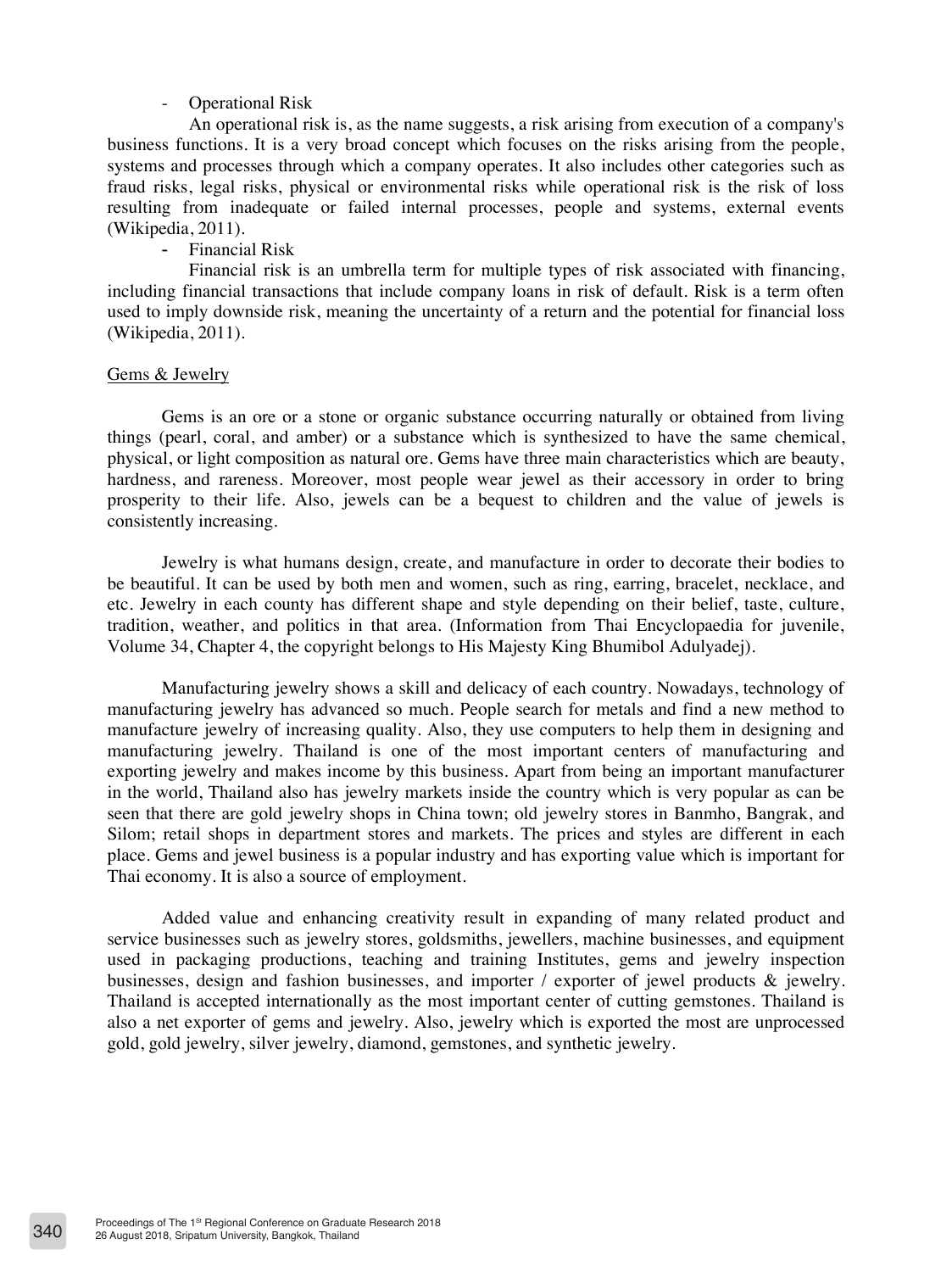### *2.2 Literature Survey*

Orarigdech, S (1992) studied the development of gems and jewelry industry export of Thailand by using descriptive study method and market share analysis which used Revealed Comparative Advantage (RCA) index to study about manufacturing conditions, foreign market export, and competitive structure in the world market of important Thai export market. Moreover, he also studied and analysed from 1985 to 1989 and the results found out that Thai gems and jewelry in US markets had more market share which resulted from the capability of competition and an expanding of the market. In the Japanese market, the market share increased more because the market expanded mainly, but part of the increase came from competitive capability. In the Hong Kong and Switzerland markets, Thai gems had decreased market share but jewelry had increased market share which resulted from Switzerland's competitive capability.

Wasinrat, S (1996) studied an analysis of the potential of exporting gems and jewelry industry of Thailand. This aimed to study the factors or determinants of the potential of the exporting gems and jewelry industry of Thailand in order to measure or evaluate potential of the exportation along with studying problems and obstacles which impacted on potential of the exportation in this industry. Also, she used the statistics from her study to introduce the way to improve gems and jewelry exportation of Thailand to have more efficient ability and potential. The frame of this study is based on advantage theory which compares and simulates the stability of market share which used the data from the year 1988 to 1992. The outcome of the study showed that Thailand could export more gems and jewelry in every category. This meant that Thailand had potential to compete with other countries in the world market, the markets which were studied were Belgium, France, Germany, Hong Kong, Israel, Japan, Singapore, Switzerland, and the United States. The results showed that Thailand can export more gems and jewelry in almost every country mentioned excluding the United States. The factors making the exportation expand were the expansion of the world market, components of the product and, competitive ability. Other factors which determine export potential were materials, labour, technology, and design. They all took part in supporting gems and jewelry exportation of Thailand to more efficient ability and potential.

Asawachokechai (2005) studied the conditions and problems in operating Thai gems and jewelry exporting business. This research had an objective to study the conditions and problems in operating Thai gems and jewelry exporting business. The sample groups which were selected in this research were 263 persons from Thai gems and jewelry business managers who are a member of Department of International Trade Promotion, Ministry of Commerce. The tool which was used in the research was a questionnaire. The statistic which was used to analyse was percentages, average, ANOVA standard deviation, and Scheffe Analysis. The statistics were mostly analysed by using SPSS program which showed that the main investigators were Thai citizens who owned medium enterprises which had 50-200 employees and operated their business not more than 15 years. The major exporting market was Europe and it was a medium market. The most sent-off products were silver genuine jewelry. Studying exporting problem found that an overview of problem of operating business was in a high level. The results of considering each side are listed as follows: the problem of market averaged high level; the problem of personnel averaged high level; the problem of export averaged high level; the problem of manufacture averaged high level. Comparing the difference of the problem level averages in operating gems and jewel exporting industry business found that the overall problem of operating gems and jewel exporting industry business were not significantly different in term of 0.05 statistic, however; when considering in each side, it was different in business investigation, size of establishment, and the duration of operating business.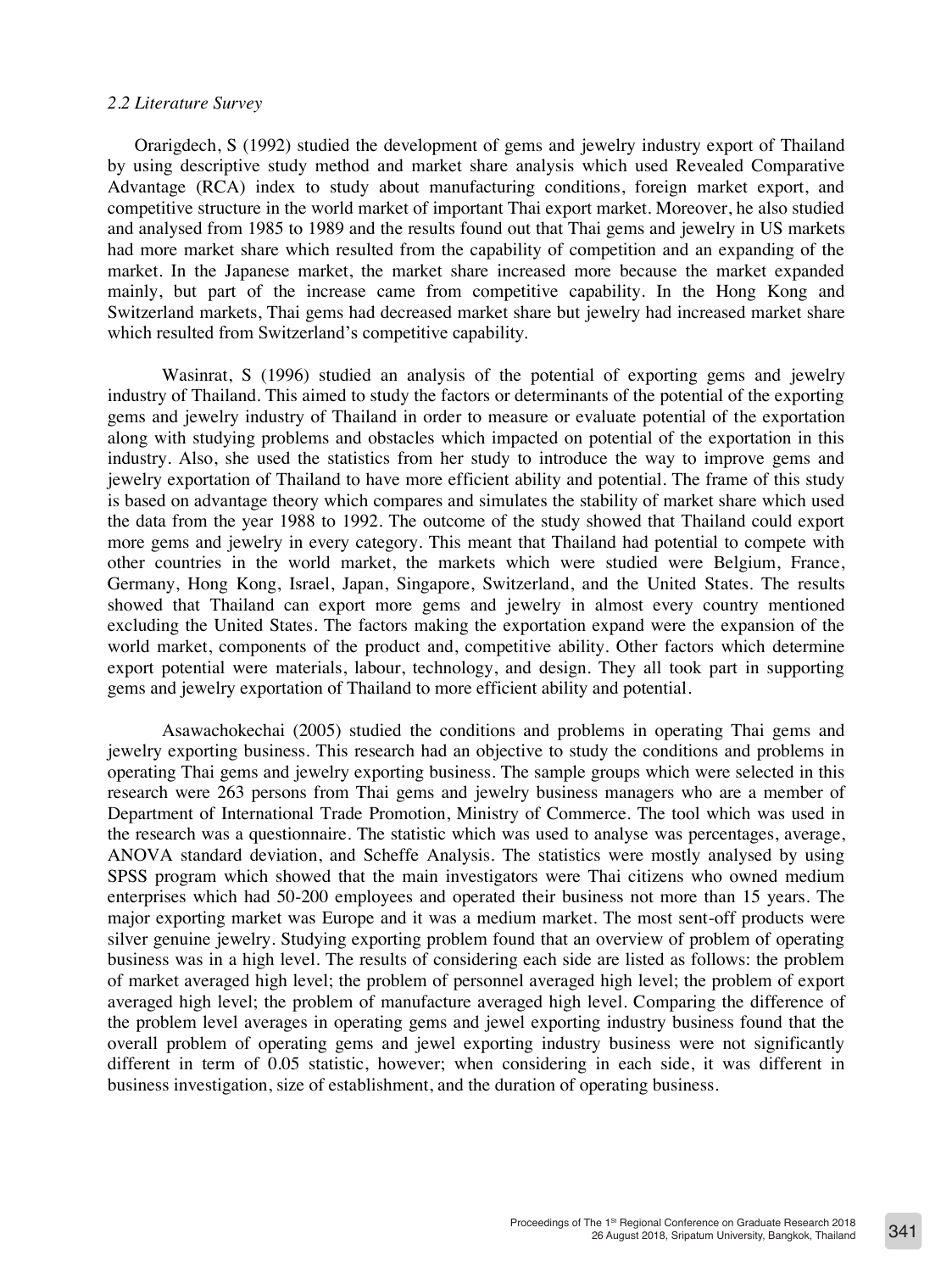Taweechaitakarn (2005) analysed and studied Thai gems and jewel exporting condition by determining education factors which were Thai gems and jewel exporting condition and, consumption behaviour of partner countries. The scope of the study was to study information which was studied and collected between 1997 and 2004 by using time-series analysis to help in analysing and forecasting the tendency of exporting gems and jewelry. The compiled data method was used as well as separate components or movements from time-series data that it was in multiplicative result. Also, she took International trade method which consisted of Absolute Advantage Theory, Comparative Advantage theory, and Neo-Classic Institute Theory and it showed that competition in the world market divided into three levels which tendency scale of jewelry exportation increased more and more.

Tripatrapachorn, Teerawitayalert, and Pakdeekul (2009) studied the impact of environment and competitive factor of gems and jewelry exportation industry of entrepreneur in Bangkok. The type of this research was descriptive research with the pattern of studying sample groups who were Thai entrepreneurs operating gems and jewelry exporting business in Bangkok area and entrepreneurs who were registered with department of International Trade Promotion. They examine 197 people out of 388 populations by using a questionnaire as a tool which asked for typical information and surveyed for an opinion from entrepreneurs about environment and competitive factors which had an impact on changing in exportation in the past year. The result was most entrepreneurs did a company business and exported their goods to foreign countries which were mostly in Asia, America, and Europe sequentially. In 2008, there was an increasing rate of export around 10-20 percent and an increasing rate of export was less than 3 percent in 2009. Moreover, consuming the source of materials both in country and overseas was the cause of ordering materials from overseas because materials in the country was inadequate. The budget spending in present of the entrepreneurs is in the commercial bank. Entrepreneurs also marketed overseas by contacting with foreigners by themselves. Problems and obstacles in operating international business were economic problems, budget problems, and financial liquidity problems. An impact of economic environment, society, culture, technology, politics, and law had both good and bad effect in small to medium level. Also, the impact of approaching- industry competition of a new competitors had both good and bad effect in small to medium and the part of intensity of competition between same industry business, replaceable products and services, negotiable of customers and material sellers had both good and bad effect in small level.

Tongtawat (2015) studied gems and jewelry industry manufacture management strategy at Maesod district, Tak province. The objectives were to bring the strategy of gems and jewelry industry to be the goal in managing manufacturing factors in 5 areas which are materials, labour, budget, tools, and equipment. Technology informants who were specialists and had knowledge and experience in gems and jewelry industry at Maesod district, Tak province were interviewed for 17 persons. He studied their opinions and ideas by using Delphi technique 3 times. The tools which were used to collect data were an interview, a scale questionnaire, and the statistic which used was Median frequency and Interquartile range. The result of this strategy can be summarized as follows: Materials – specialists had consistent opinions that importing materials to Maesod district was flexible because there were a law and supporting measurement in importing gems from Burma to the market in Maesod pragmatically by creating reliability.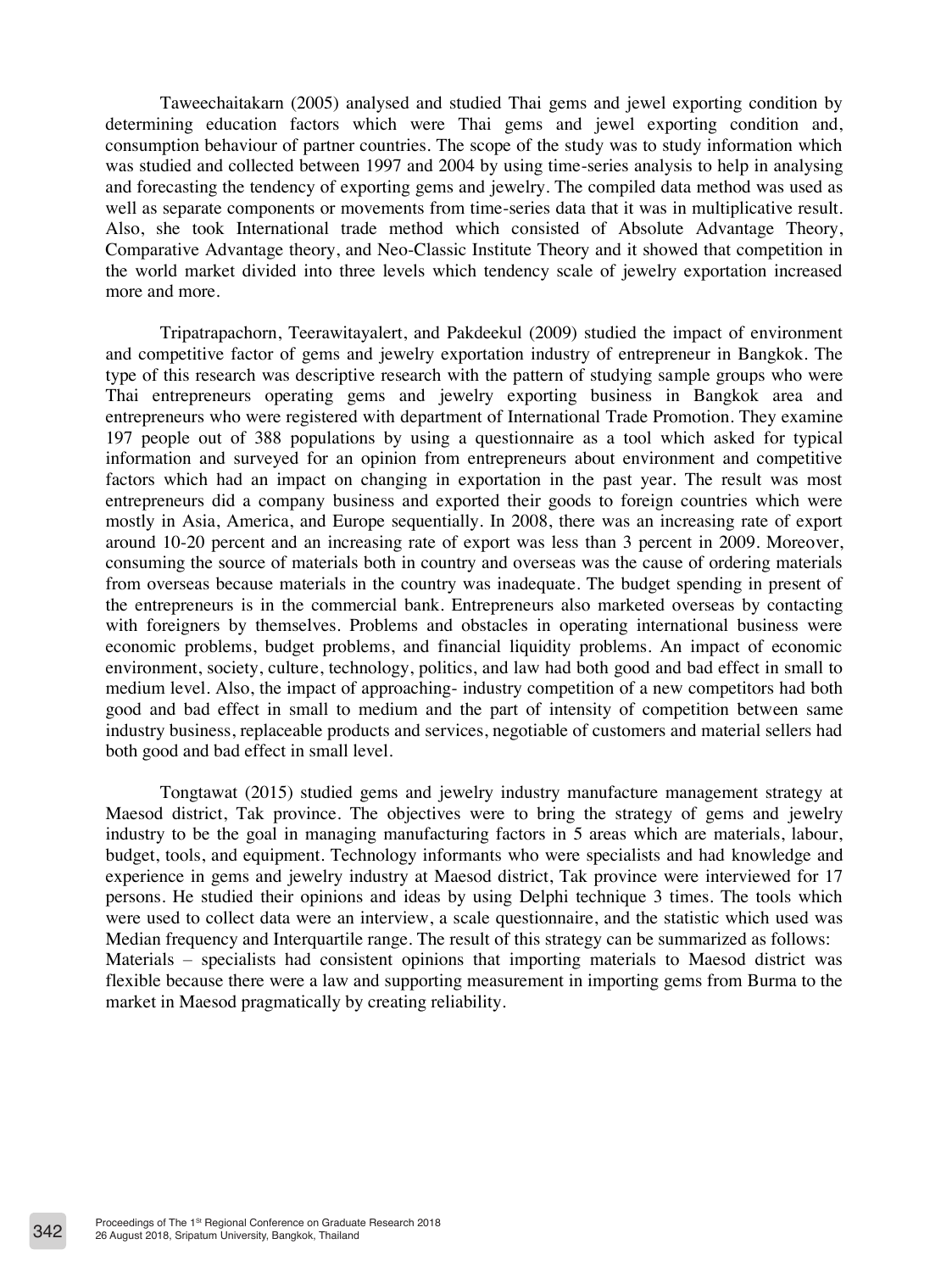# **3. Research Methodology**

# *3.1 Populations and Samplings*

Populations in this research are gems and jewelry entrepreneurs who were used in the qualitative research. Population in this research has two parts. Part one, the survey results by using questionnaire and interview from 10 staffs of A.U.T. International Co., for Pareto Analysis and Cause and Effect Diagram as follows:

- 1. Representative from production part (Setting) (2 people)
- 2. Representative from production part (Plating) (2 people)
- 3. Information Officer (1 person)
- 4. Assistant production (1 person)
- 5. Representative from financial part (1 person)
- 6. Representative from purchasing part (2 people)
- 7. Assistant auditor and Control (1 person)

In part two, the population and samplings are FMEA team consisting of entrepreneurs and technicians of A.U.T. International Co., many from fields 6 in total as follows:

- 1. Gems and jewelry entrepreneur (1 person)
- 2. Representative from manufacturing part (1 person)
- 3. Representative from quality controlling part (1 person)
- 4. Representative from purchasing part (1 person)
- 5. Representative from general coordinator part (1 person)
- 6. A technician from manufacturing part (1 person)

# *3.2 Research Instrument*

In this research, we used a tool for collecting data which is qualitative and quantitative method

# Qualitative method

#### *Interview*

This study selected interviews as a tool to collect information which aimed to compile information by asking questions. The basics of the questions, the discussion, and the responsiveness between the interviewer and interviewee were a form of in-depth interviewing in order to examine the quality of detail in the conversation which was usable. In-depth interview for collecting data from the case study, the accuracy of content from the experts in the form of non-structure interviewing consisted of opened-question and specific interview. The interviewee did not know about the question in advance and there was no the exact answer so, there was a chance to get full opinion from this interviewing.

# *Cause and Effect Diagram*

Using the diagram, the researchers analyzed the root cause of intellectual problems occurring and affecting the company. The diagram or chart shows cause and effect and consists of two parts: the skeleton of a fish which includes factors that cause the problem and the fish head showing the main problem. By convention, draw head on the right and the fish (fishtail), on the left.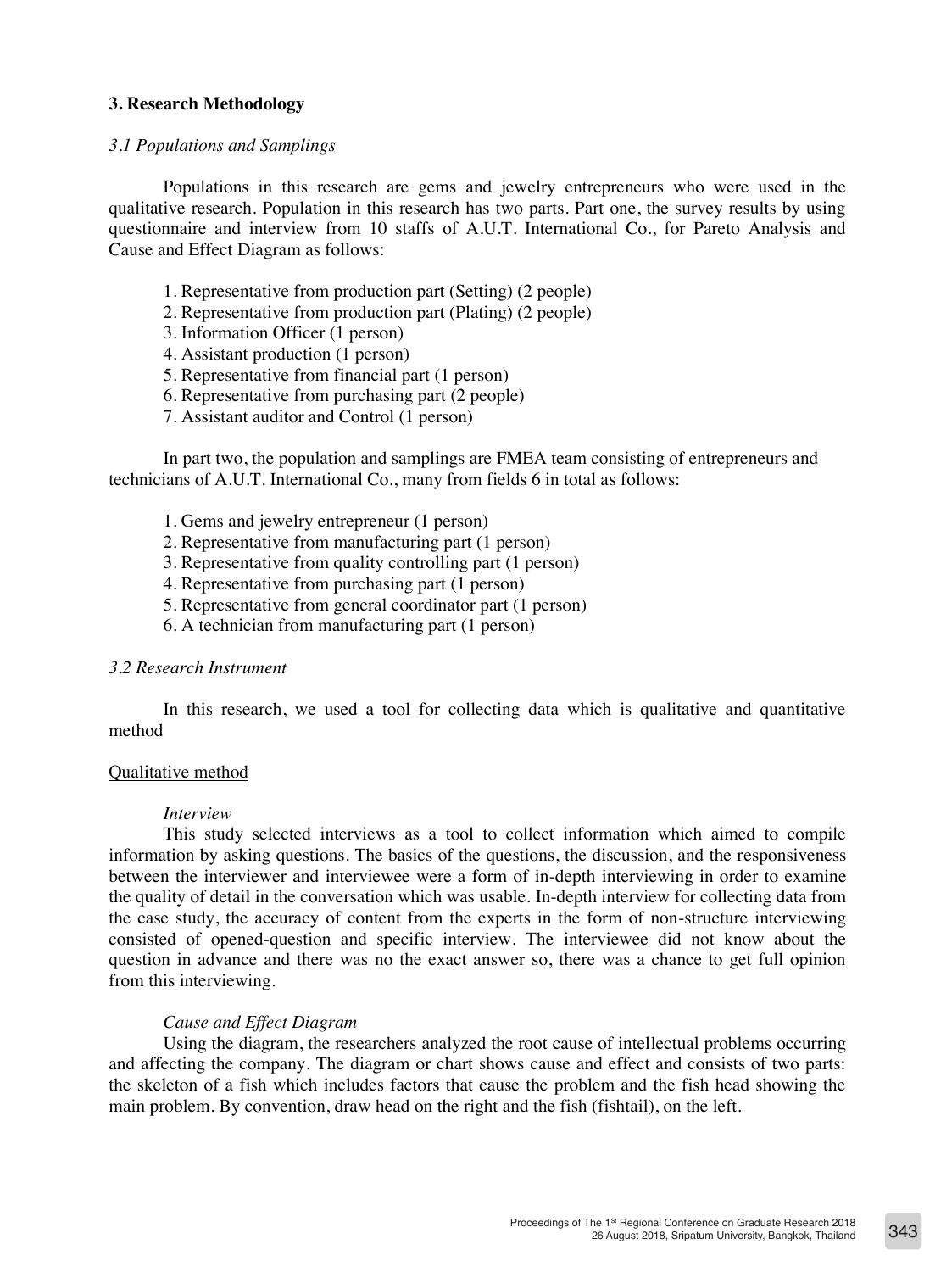# *Supply chain risk evaluation*

From the study, the company is experiencing problems or potential risks, or other factors that impact on the business. The researchers chose to evaluate the risk of the supply chain as another tool to help measure the risk potential. This is a risk that suppliers may face. Risk assessment of the supply chain helps reduce the risk of business and supply chain based on the long international network of manufacturers who often have a complex network of its own suppliers. The potential of these businesses is based in the supply chain. The supply chain has become a critical factor in business success. In addition, the risk assessment of the supply chain is more efficient, the researchers chose to study the Sloan pattern of supply chain risk to select each factor to suit the potential risks/impacts of the company. The analysis framework is evaluated in a Failure Mode Effects Analysis (FMEA).

# *Hazard Identification*

A tool which is used in this process to recognize the existing danger and determine the danger characteristics by pointing out which dangers should be considered by using 3 questions:

- 1. Is there a source of the danger?
- 2. Who or what was the harm?
- 3. How did the dangers happen?

It is the indication of dangers in the gems and jewelry exportation part. Unapparent or less happening dangers do not have to list the procedure in the document form.

# Quantitative method

# *Pareto*

Pareto analysis is used to study the effect of exporting gems and jewelry and it shows us the problems which cause the most loss, the type of high frequency problems, and it also shows the ratio of the occurring problem. When comparing to other problems, we would know the sequences and the significance of the factors which have an impact on exporting gems and jewelry. Moreover, the factors which have an impact on exporting gems and jewelry can be separated and analyzed by using Cause and Effect diagram. This diagram shows the relationship between qualitative characteristic and the factors which relate to the description. Quality characteristics are the effect from the cause which is the factors of the cause of characteristics. In other word, it is a diagram using to analyze how the causes are related and connected and an effect would be appeared at the last step.

# *Failure Mode Effects Analysis (FMEA)*

The tool which is used for analyzing the failure and the impact or FMEA is the method to determine the tendency of failure conditions which might affect gems and jewelry exportation. It is an assessment of the risk along with the failure in any form. The order of the significance of failure conditions is up to the urgency of that failure condition and to protect the situation, it will operate before or after depending on the severity of the effect. The result of doing FMEA is a FMEA table which shows the fragile point of the process where the failure can occur. Moreover, the table also shows the risk level of the failure in each part, the necessity of the parts which is fixing or being fixed in order that the products can be more complete.

# *3.3 Research Instrument Development*

The studies were originally conducted as a form of qualitative research interviewing. After that, developing research tools with the advice of our which are qualitative tools including pareto / cause and effect diagram. Also, quantitative research tools included supply chain risk evaluation, hazard identification, and Failure Mode Effects Analysis (FMEA).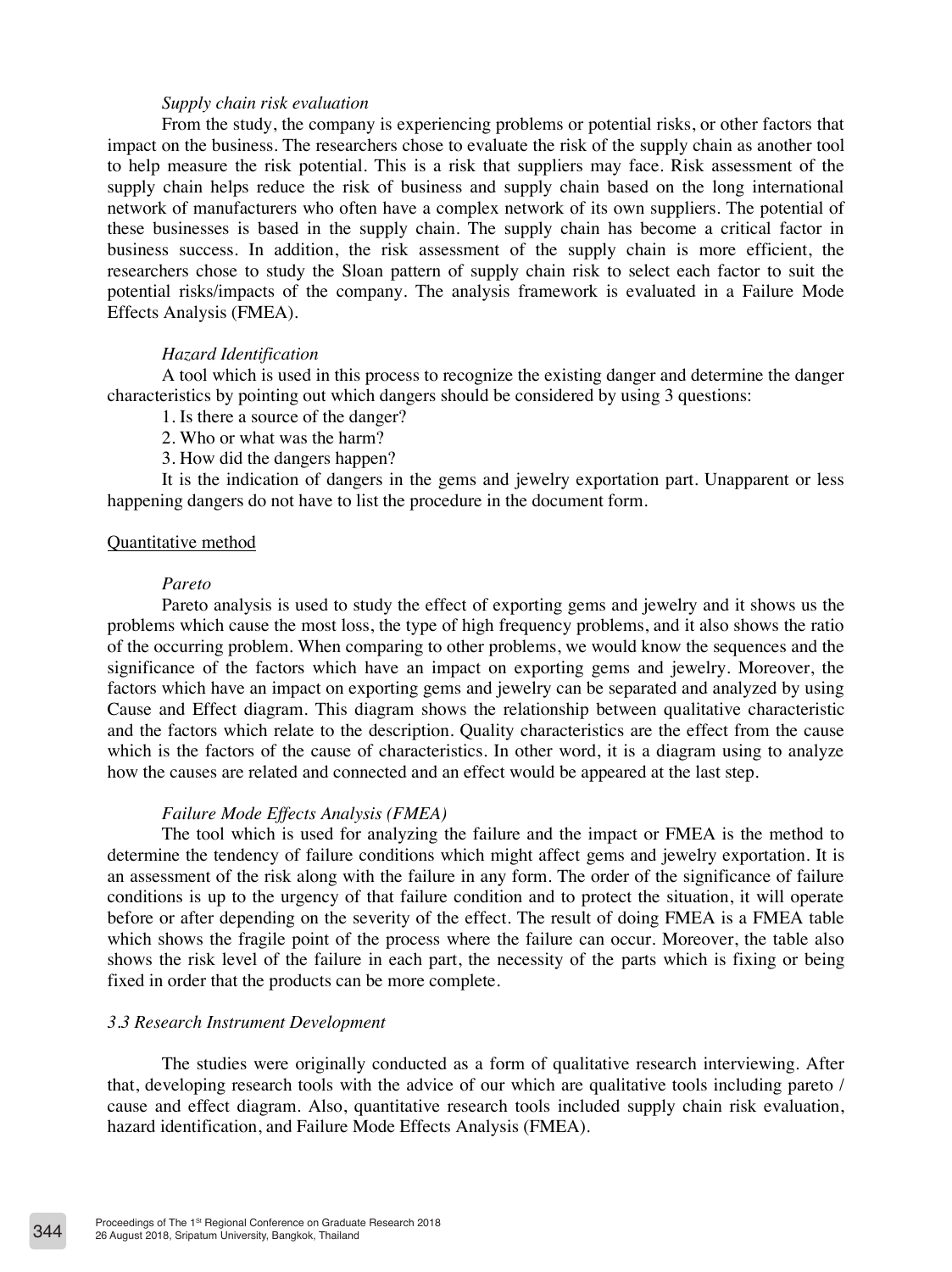# *3.4 Data Collection*

To collect data for the study, the research was conducted to collect data using interviews with the company general manager and staff. This research also studied documents, so it is comprised of primary data and secondary data.

In the study, researchers collected information from sources that met the objectives of the study as follows:

### **4. Anticipated Results and Conclusoin**

# *4.1 Introduction*

This research studied about causal factors for gems and jewelry exports and offered investigation about the causal factors affecting export for gems and jewelry to mitigate and propose risk strategy of export for gems and jewelry by using exemplary case study of A.U.T International Co., Ltd.

A.U.T. Internationals Co., Ltd. was established in 2002 as one of the gems and jewelry companies in Thailand that operates about jewelry manufacturing and has extensive experience in gem and jewelry business with international customers worldwide and they also understand different needs and requirements of customers in different markets. With 16 years of experience, their professional and experienced product development teams have worked with specialist and great designers to have ideas and concepts to make real gems and jewelry pieces. They have developed long-term trust gained from customers who make their famous gems and jewelry brands and have key regions to export, including US, Europe and Russia. The company consists of many design teams which are capable to design and very creative and they also have diamond and gems setting service for customer order such as prong setting, diamond tipped, v prong setting, pave setting, invisible setting, channel setting, bezel setting, flush setting, tension setting, bar setting and etc. A.U.T. Internationals Co., Ltd. has production base or industry in Thailand and has distribution base of its own. The marketing channel of the company includes A.U.T. Internationals Co., Ltd office 8 floor, contact by telephone number, email and WhatsApp for order the product.

# *4.2 Conclusion*

This research has the object to investigate the causal factors affecting and mitigate and propose risk strategy of export of gems and jewelry. We used an exemplary case study of A.U.T Internationals Co., Ltd. and to find the problem of the decrease of company's export between 2013 - 2017 by using questionnaire and interview from 10 staff. The researchers collected the results and analysis to find that the cause of the problem of the decrease of company's export is caused by unfavourable economic condition, non-liquid assets, competitive growth, high cost of production, and poor export performance by using Pareto Analysis. The cause of the problem was found by using Cause and Effect Diagram for first object. The risk of company's export and the hazard of company's export were also found. Using Failure Mode and Effect Analysis or FMEA to find Risk Priority Number or RPN of all risk of company's export for risk level of export for gem and jewelry allowed the researchers to find Supply Chain Risk Strategy for solution.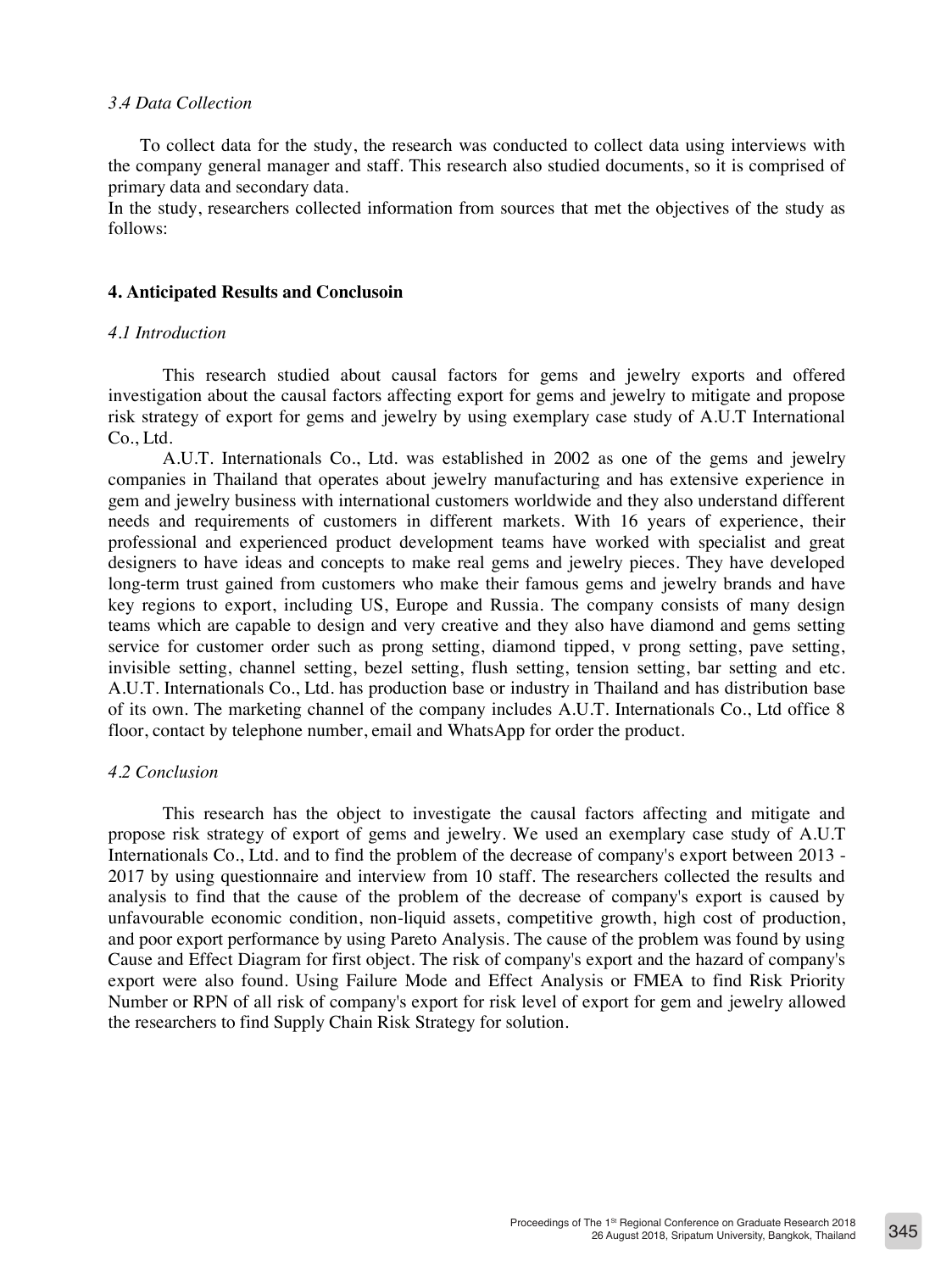# **5. Suggestions**

 Since the period of time for the independent study is limited, so our information is not long-term information which resulted inadequate information. Also, some part of information cannot be publicized because it is confidential information, so our information does not cover all parts. As all research we have studied above, strategies were mentioned which can reduce the risks and which are very useful to take it as a good approach for the entrepreneurs; however, it depends on them individually how they apply this to their company. Sometime, the approaches which the researchers have introduced may not be suited for some entrepreneurs because of their visions and points of view. Also, for those of people who are interested in the result of this research, they can utilize it in development or knowledge application. Moreover, this research can be studied more in the future by random of adding more population so that it will have more variety and be more specific.

# **References**

Automotive Industry Action Group (AIAG). Potential Failure Mode and Effects Analysis (FMEA). 3rd edition. July, 2002.

Asawachokechai, J. (2005). The studying of the condition and problems in operating Thai gems and jewelry exporting business. (Master dissertation). Industrial Education, King Mongkut's University of Technology North Bangkok.

Duangpatra, J. The Analysis of Strategies for Developing Thai Gems and Jewelry Industry, Chulalongkorn University.

Orarigdech, S. (1992). The development of Thai gems and jewelry industry export. (Master dissertation). Term paper of Economic Development section, National Institute of Development Administration.

Ploypanichareon, K. (2004). Failure Mode and Effect Analysis. Bangkok: Asiapress.

Rinwong, S. (2009). [online]. Thai gems and jewelry in 2010: still depending on the direction of gold growth. [cited 2 Jun. 2018]. Available from: URL: https://positioningmag.com/50073.

Siamrath. (2015, November, 24). The Gem and Jewelry Institute of Thailand.

Taweechaitakarn, N. (2005). Analyzation of Thai gems and jewel export condition. The faculty of economics, Chiang Mai University.

Jantasom, T. (2010). The application of FMEA and AHP to improve the bleaching process in sample factory. (n.d.). (master's thesis, Silpakorn University).

The Gem and Jewelry Institute of Thailand (Public Organization). [online]. Thailand's Gem and Jewelry Import-Export Performance 2016. [cited 2 Jun. 2018]. Available from: URL: https://infocenter.git.or.th/Content\_View.aspx?id=2228&lang=EN&mail=1

Tongtawat, R (2015). The Management Strategy of Production Factors of the Gems and Jewelry Industry in Measod District Tak. Master Thesis (Strategic Development), Graduate School, Kamphaeng Phet Rajabhat University.